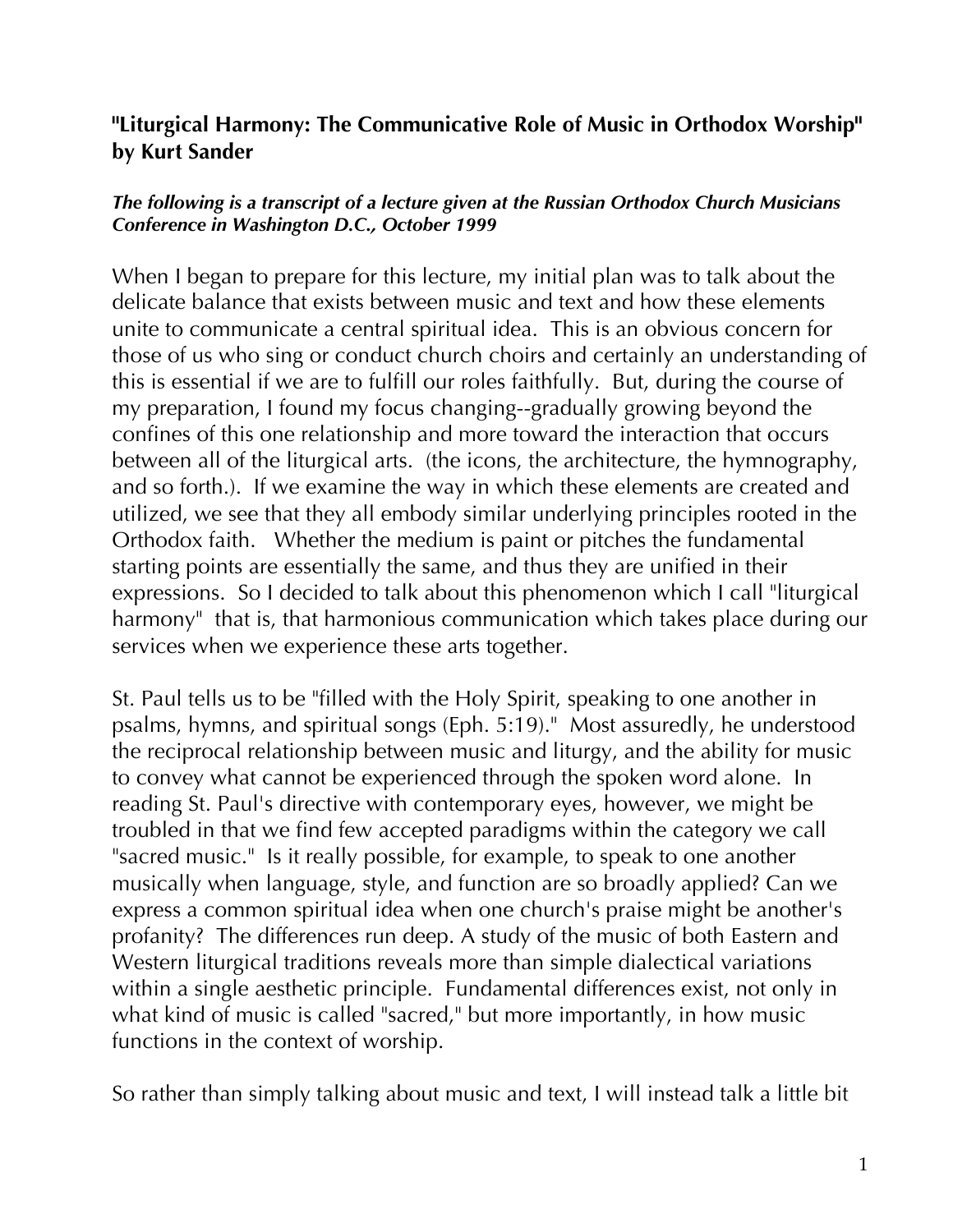about the underlying features of liturgical harmony and how music plays its part in the process. I will also show how the misuse or misunderstanding of this relationship, as it has occurred in the West, can undermine the very nature of worship and the true understanding of the faith.

As Orthodox musicians we do not need to be convinced that Music is a necessary component of Christian worship. References to sacred chant in the early Christian experience provide important testimony to the perceived role of music as the communicator of a spiritual message. Even in the infancy of the Church St. Paul tells us to be "filled with the Holy Spirit, speaking to one another in psalms, hymns, and spiritual songs (Eph. 5:19)." Evidently, he understood the superiority of the chanted over the spoken word. In reading St. Paul's directive with contemporary eyes, however, we might be troubled in that we find few accepted paradigms within the category we call "sacred music." Is it really possible, for example, to speak to one another musically when language, style, and function are so broadly applied? Can we express a common spiritual idea when one church's praise might be another's profanity? The differences run deep. A study of the music of both Eastern and Western liturgical traditions reveals more than simple dialectical variations within a single aesthetic principle. Fundamental differences exist, not only in what kind of music is called "sacred," but more importantly, in how music functions in the context of worship. The artistic condition of today's heterodox denominations is barely a reflection of St. Paul's idea of sacred music. The liturgical harmony that it once possessed has today deteriorated into a kind of liturgical isolation in that art and music exist in autonomous states-often functioning only as decorations or interludes within the spoken parts of the service.

This kind of an approach is foreign to Orthodox worship where art and music must never be self-referential or self-serving, but rather must constitute a part of the liturgical whole. Good Orthodox music is not simply music which by itself enriches the senses, but rather is that music that, together with the other elements of the service, enriches the spirit not only through the senses, but also through the mind and the heart. This is the nature of liturgical harmony and unless we understand how these arts come together as a single function, we are prone to commit the same errors that have and continually afflict the West.

Now before we can understand the nature of liturgical harmony, we must be clear about the terms we use to describe it, for our words are the communicators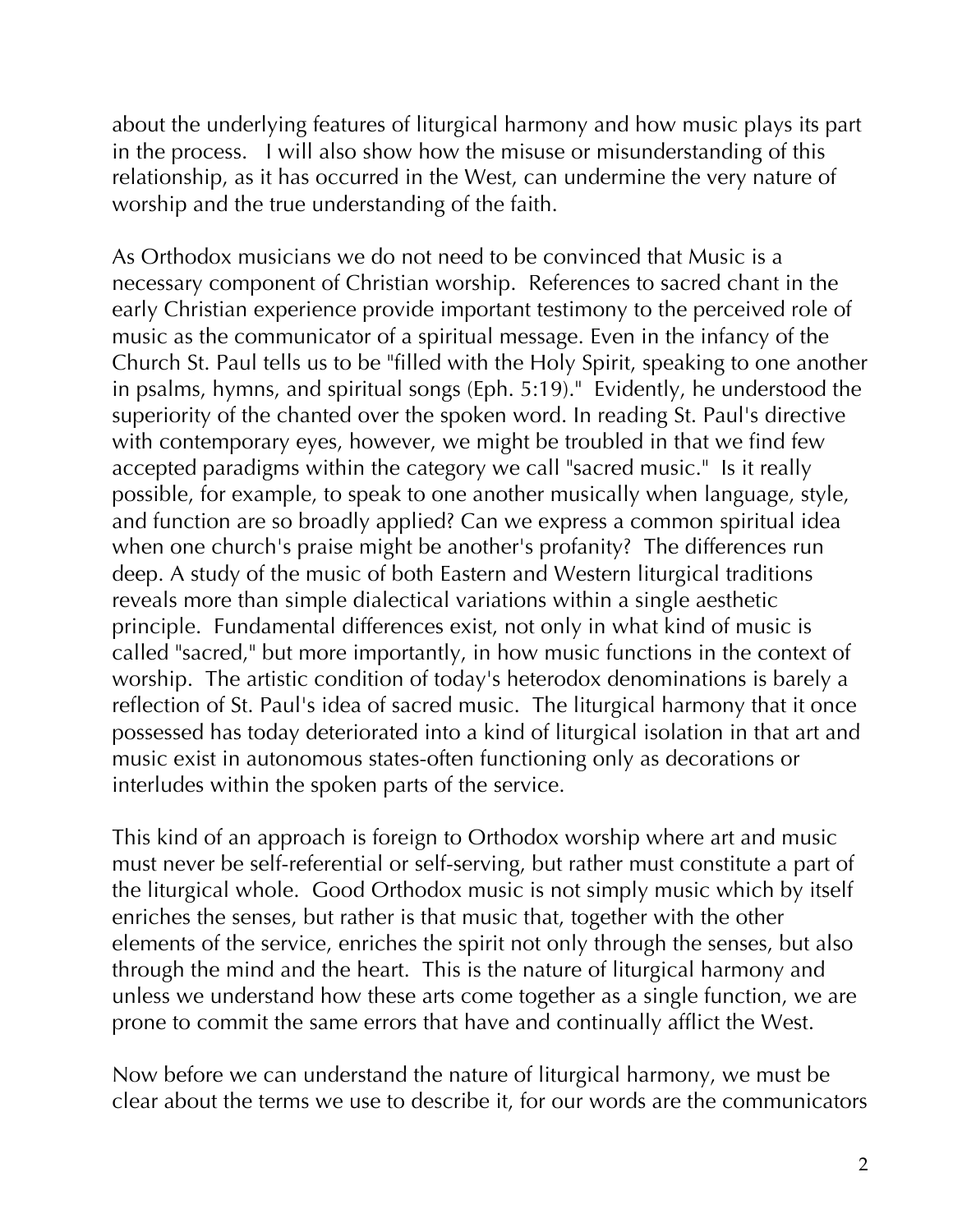of our traditions. I think one of the problems that we face as English-speaking Orthodox is that we are dependent on a language that continues to develop outside of our our faith. Consequently, when we are describing the attributes of our unchanging faith, we are dependent on a changing language and thus vulnerable to possible misperceptions and misinterpretations.

Take the word beauty, for example. We often use this word to describe the splendor our church services. But if we look carefully at the word "beauty" as it is employed today, we find that by itself, it says very little. It can just as easily be used to describe a Monet painting, a Verdi aria, or even a sunny afternoon at the park. So when we say that our Orthodox choral music or our iconography is beautiful, are we really saying anything specific about it beyond the fact that it pleases our senses? .Of course, we internally recognize the differences between a Monet painting and an icon, but when we try to describe them, our words often fail us-since their meanings are not clear.

With the use of the word beauty, I think it's best to go back to its Classical definition. Philosophers used to interpret the word beauty to mean an appreciation of an object's conformity to natural and harmonious proportions-in other words, it reflects the features of the natural world--things like balance, symmetry, grace, light and dark contrasts, and so forth. The natural look of the Mona Lisa, for example, is unquestionably beautiful, the symmetrical phrases of a Haydn string quartet are also quite beautiful, mathematicians say that they can even see the beauty of a complex equation or formula. In all of these cases, beauty derives from conditioned paradigms as we experience them in nature- beauty is something we can understand. We can recognize it, we can make sense of it, and we find its attributes familiar and sensually pleasing.

When describing Orthodox art and music, however, we cannot look at beauty alone for the Church considers 'beauty' as only one aspect of its aesthetic. More important is what Orthodox scholars call the sublime. Unlike beauty, the sublime deals not with the natural charm of this world, but rather with the mystery of the spiritual world. Where beauty is rooted in this world and makes an immediate impact on our senses, sublimity looks to convey those things which are a mystery to us by using elements that run contrary to our reason-contrary to natural phenomena.

We most clearly find this expression in icons where saints and holy events are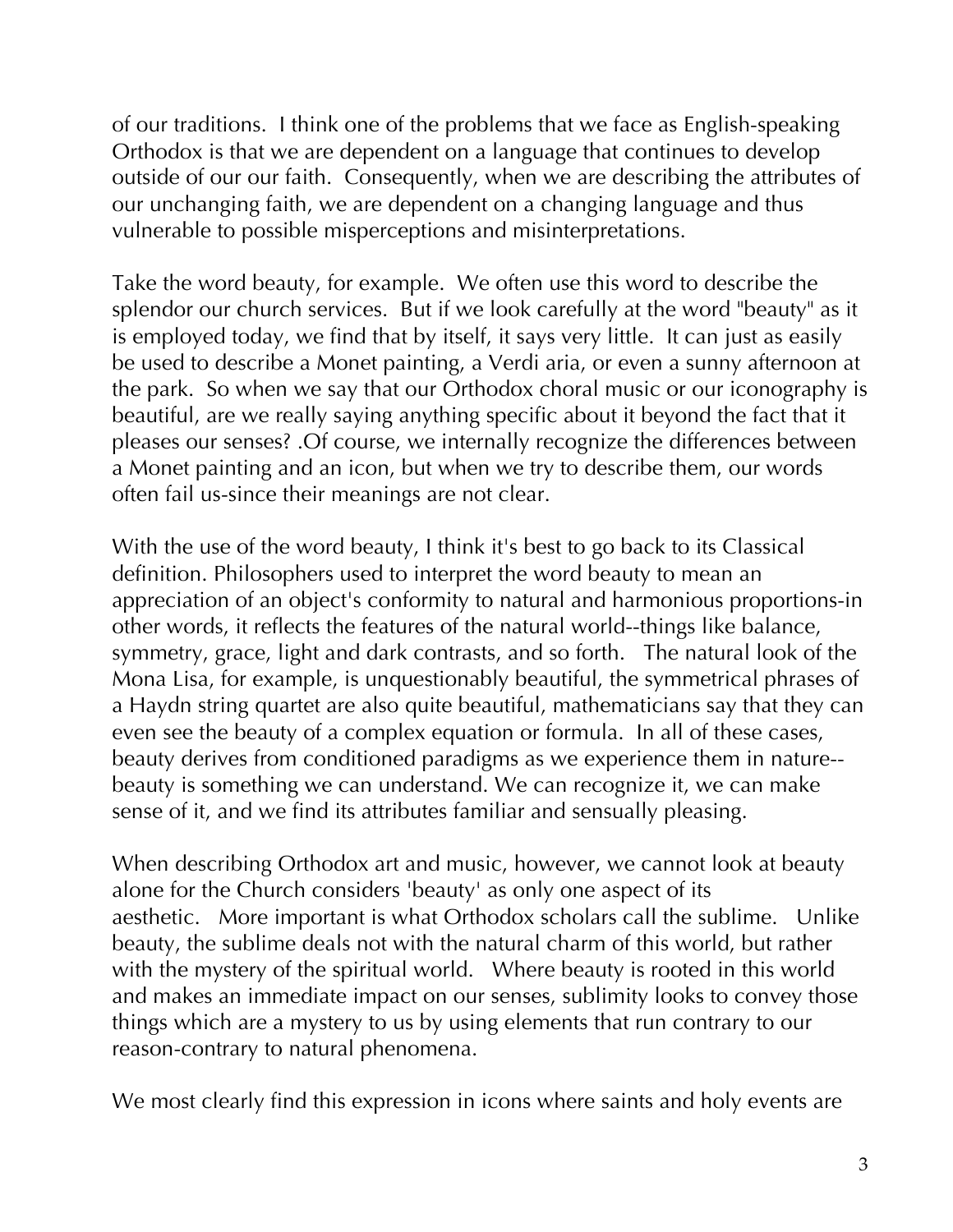not depicted with the natural and humanistic perspective found the West. Instead, the painter of an icon might intentionally distort the attributes of natural beauty -the perspective, the color, the bodily features--all in order to direct the viewer's thoughts away from this world and more toward the spiritual world. In such cases, these distortions act to repel us momentarily, then allow us to engage the more important elements within the image, free from a critical preoccupation of a works conformity to natural or realistic depiction. In other words, we experience in the sublime an emotional resignation to that which we can not reason out.

Now how is this kind of experience depicted musically? Well the clearest way to answer this question is to remember that beauty is often a measure of balance, symmetry, found in perceivable patterns and proportions. This symmetry is quite common in Western music. As in art, the West, became fascinated with symmetry as an organizational principle in music shortly after the Renaissance. The reforms of Northern Europe brought about appearance of the Protestant hymn --a simple, four part, chorale designed for congregational singing. Hymns, as most of us know, exhibit symmetrical phrase lengths with balanced harmonic relationships all of which reflect the inherent metrical structure and rhyme scheme of the poetic text. Because they are so symmetrical, they are easy to sing, easy to interpret, and often quite beautiful.

## *Play example of Schubert's "Son of God Most Holy"*

We can easily hear the symmetry of this work. We can also hear the balance of phrases and rhyme scheme. If you're anything like me, you probably felt a bit of discomfort when I faded the final phrase away too soon. This feeling reveals our mind's natural desire to hear the internal pattern fulfilled. Now we can certainly admit that this chorale is beautiful, but as beautiful it is, it does not evoke the same kind of spiritual feelings as does an Orthodox choral work--primarily because everything in this hymn adheres to natural proportions, balance, and grace.

Now I would like to play an example of the sublimity that is found in Orthodox music. This is a recording of a 17th century chant setting of Svete Tikhi" or "Gladsome Light" from the Vespers service. Notice that, unlike the Schubert chorale, this work has no symmetrical phrases, no harmonic balance, and no poetic meter. Even the phrases themselves are carried over (one to another) to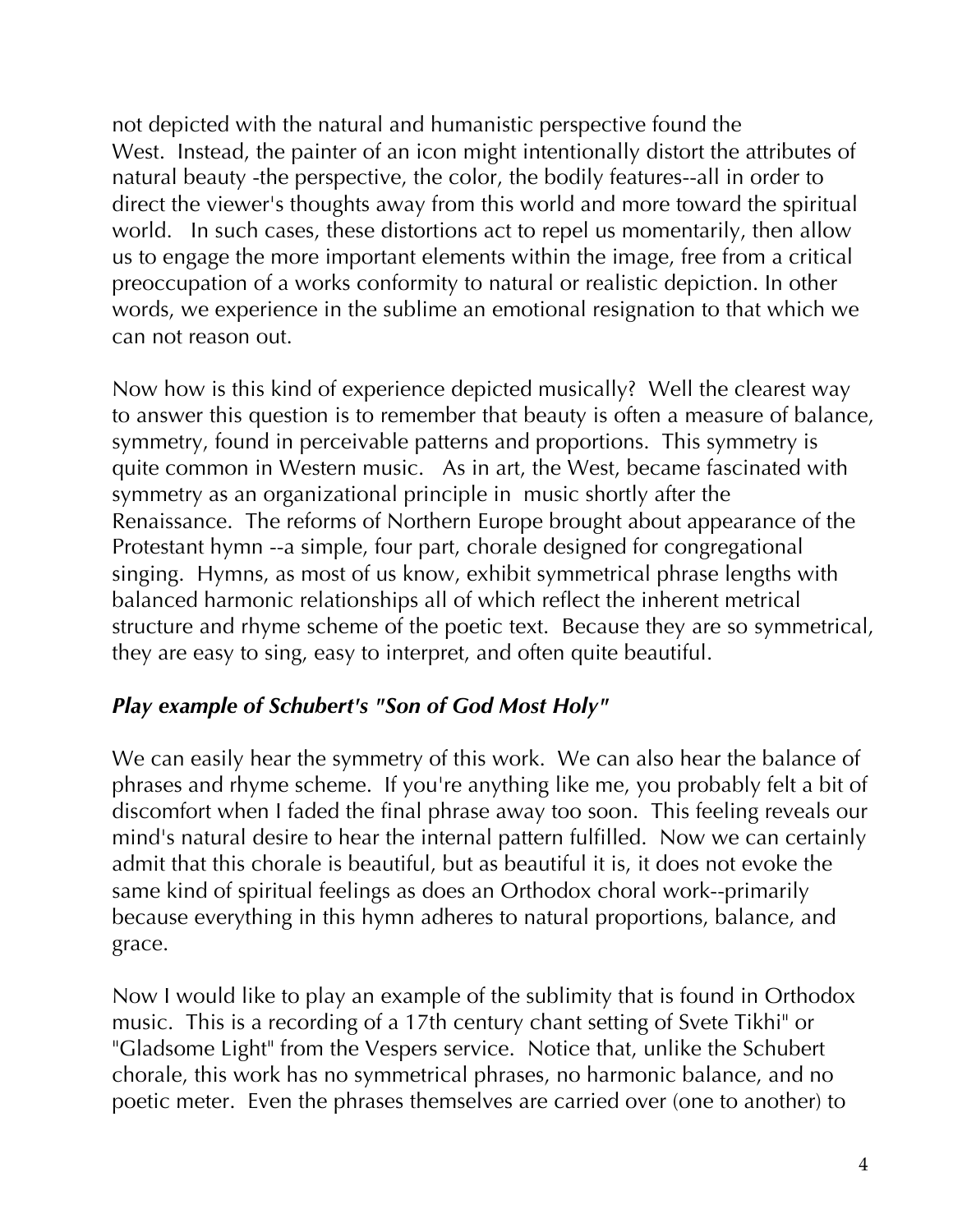produce a seamless and sublime effect.

### *PLAY Sviete Tikhi*

Many people wonder how we as Orthodox feel joy in hymns like this that are so solemn and dark. If we were to tell them that this hymn begins with the words "O Gladsome Light" they might feel even more bewildered. That is because to the Western mind, there is a natural relationship between joyful feelings and joyful music. Inevitably, we must remember that sublime responses, by definition, are unnatural--they do conform to worldly logic. Beauty can never express the unnatural and sublime joy that emerges from musical solemnity. St. John Climacus writes of this experience in his Ladder of Divine Ascent saying, "I find myself amazed by the way in which inward joy and gladness mingle with what we call mourning and grief. . . [in this] there is a real pleasure in the soul, since God secretly brings consolation to those who in their heart of hearts are repentant. "

Here in these words do we find an answer to the use of sublimity in Orthodox music. The joy is not of this world, but of the next--a reflection of the Grace of God communicated through sublimity. Where beauty entices us and delights our senses, sublimity evokes contrition. Many of us understand this feeling primarily because it is an essential part of our faith. So when we hear the resounding minor chords of a Cherubic Hymn, for example, we do not feel earthly despondency or despair, but rather we look beyond natural reactions and instead sense a bittersweet knowledge of our redemption from sin.

So we see that the sublime in music can occur when a work does not conform to natural balance and proportional phrase lengths, and also in the meeting of joy and sadness-emotional polarities that combine to elicit a sense of the spiritual.

One final aspect of sublimity that I wish to mention concerns the way our Divine services minimize our sense of natural or worldly time. We, as Orthodox see time as part of the natural world, something created by God. Since worship is not "of this world" but rather a model of the eternal world, the various components within the liturgy strive to convey this sense of timelessness. You may have heard the terms "liturgical time" or "eternal present"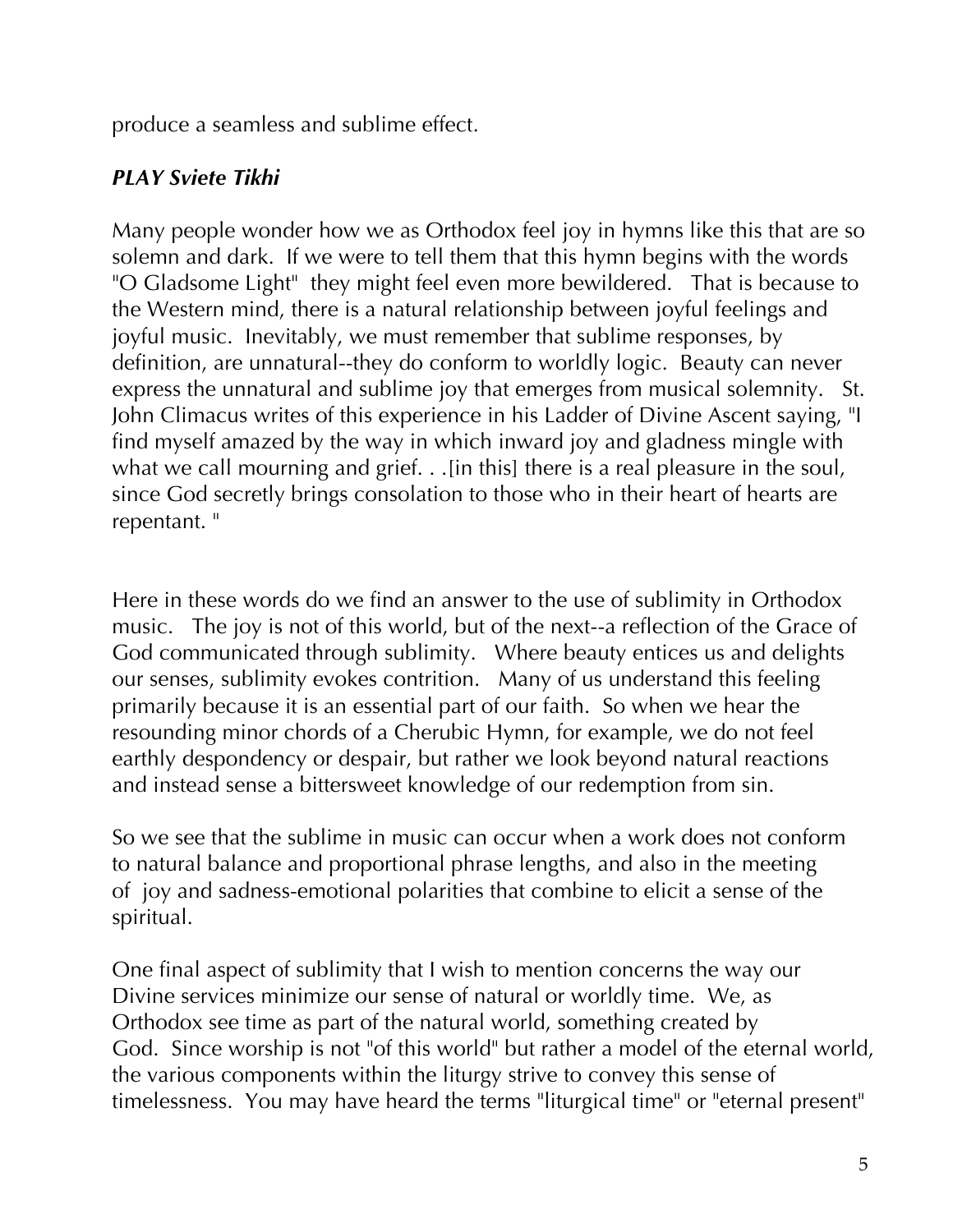used to describe this perceptual phenomenon which we all most likely have experienced to some degree over the course of our services. It is something inherently Orthodox.

In the West this concept has been lost from centuries of artistic negligence and misuse. Many Protestants or Roman Catholics, for example, would pause at the prospect of attending a four-hour service. Yet, the Orthodox are able to stand through a Paschal celebration without being overly preoccupied with its temporal length. How is this done? Well, Primarily it is again a product of liturgical harmony-that is, the result of each element working toward a mutual atemporal goal.

Even upon entering an Orthodox church, for example, one senses this "eternal present" in the relative squareness of its interior. Unlike the long linear designs of Western gothic cathedrals, the geometric equilibrium inherent in many of our churches evokes a sense of immediacy and direct involvement with the essence of the service. When we listen to the texts of our hymns we find that they also convey the concept of the eternal in that they are usually set in the present tense. Because of this, we interpret our feast days not as historical occurrences that happened once many centuries ago, but rather we treat them as living events which are just as relevant today as they were when they first occurred.

Just to give you an example of the differences between the two approaches. . . I'd like to compare two musical texts from an typical Nativity service-one which might be found in a Western Christmas service, the other which is sung at all Orthodox celebrations of the Nativity.

The first text is taken from a well-known carol "The First Noel" which often appears as a congregational anthem in Protestant services. In this carol, you will notice that the entire first stanza exhibits a third-person narrative of the Nativity event. Furthermore, all of the verbs in this stanza are in the past tense describing the Nativity as an event of the past. Only in the last phrase of the chorus do we finally hear of Christ's birth as having a present and immediate significance.

Now if we look to the other text (the Kontakion to the Nativity), we find a much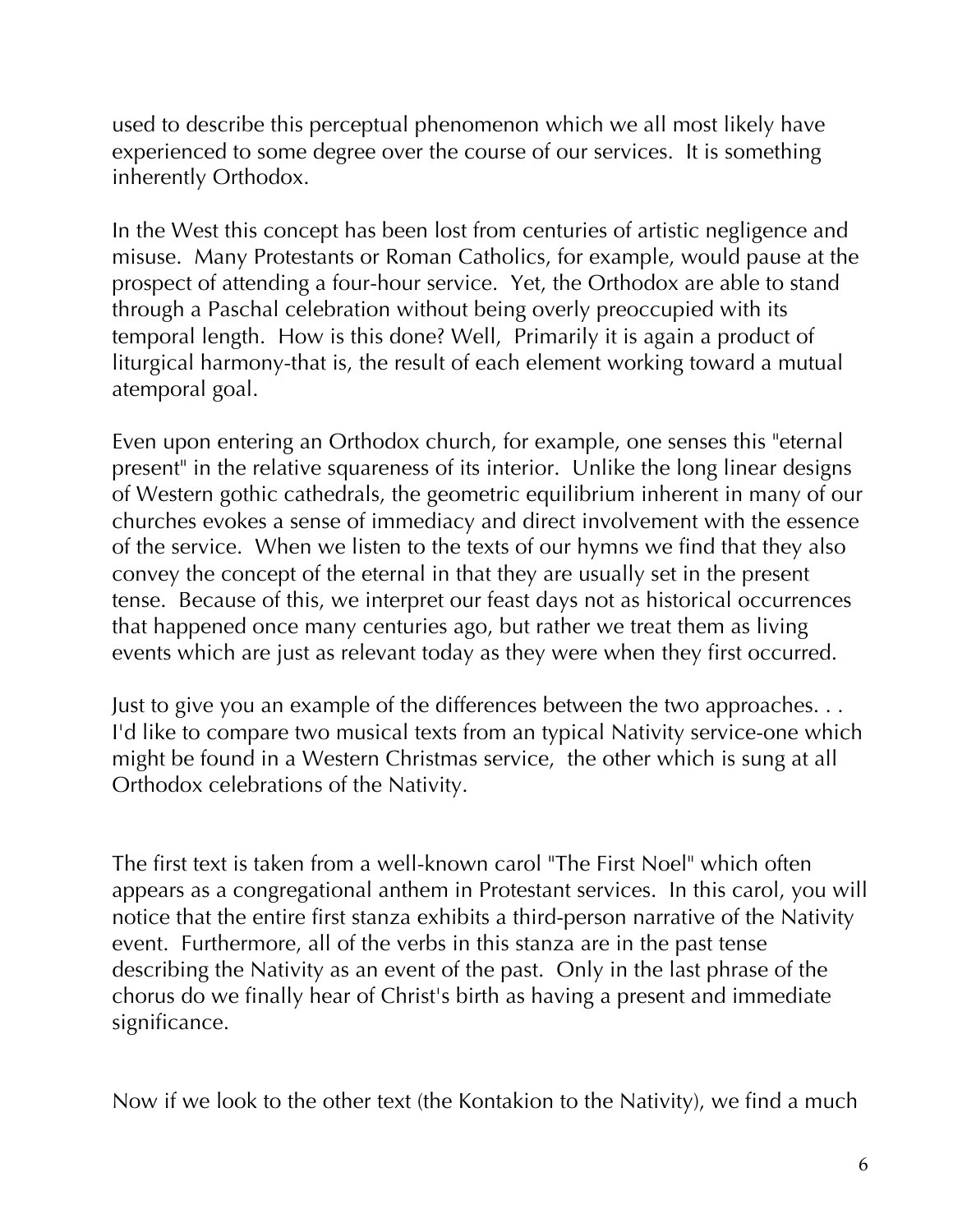different perspective. All of the words in this text are in the present tense. The Kontakion even begins with the word 'today' to further emphasize our perceptions of an eternal present.

Now I am not here to condemn some of our favorite Christmas carols. I, like many of you, happen to love singing them. Yet as much as we may enjoy this particular carol, I think it is important to understand why they it does not carry the same theological and liturgical weight as the Nativity kontakion of Orthodox Church. The carol is essentially a commentary whereas the kontakion is an active participation, bringing us into the event as participators, not observers.

So we see that both architecture and text promote feelings of liturgical time. But as mentioned earlier, all of the elements in the service facilitate this perception. Icons, for example, evoke a sense of eternity in how they appear in partial abstraction-removed from excessive environmental detail which denotes a particular place and time, and free from a heightened sense of movement which also elicits thoughts of future and past events. By portraying these figures and events simply and statically, the observer of the icon is essentially free from distracting and temporal reference points.

If we look carefully at this first painting by an anonymous Dutch painter of the late 15th century, we can see the many features that contribute to our perception of time. First of all, we see that the environment is quite detailed with hills, a forest, and even a European-style castle in the background. If that weren't enough to promote a specific time and place, we also find a great deal of implied activity which causes our perception to focus on prior and future events.

1. For example, the unscriptural portrayal of the Virgin Mary collapsed from the trauma of the Crucifixion, we are prone to project the prior moments that may have contributed to this, and we may anticipate future events that may come about in the moments following this portrayal.

2. Another example which promotes temporal perception is found in the pockets of activity that are found throughout the painting (men in the trees, the men in horses, the women beyond the hill). These are all distractions which causes one to create independent scenarios as to what is happening and what might happen in the future.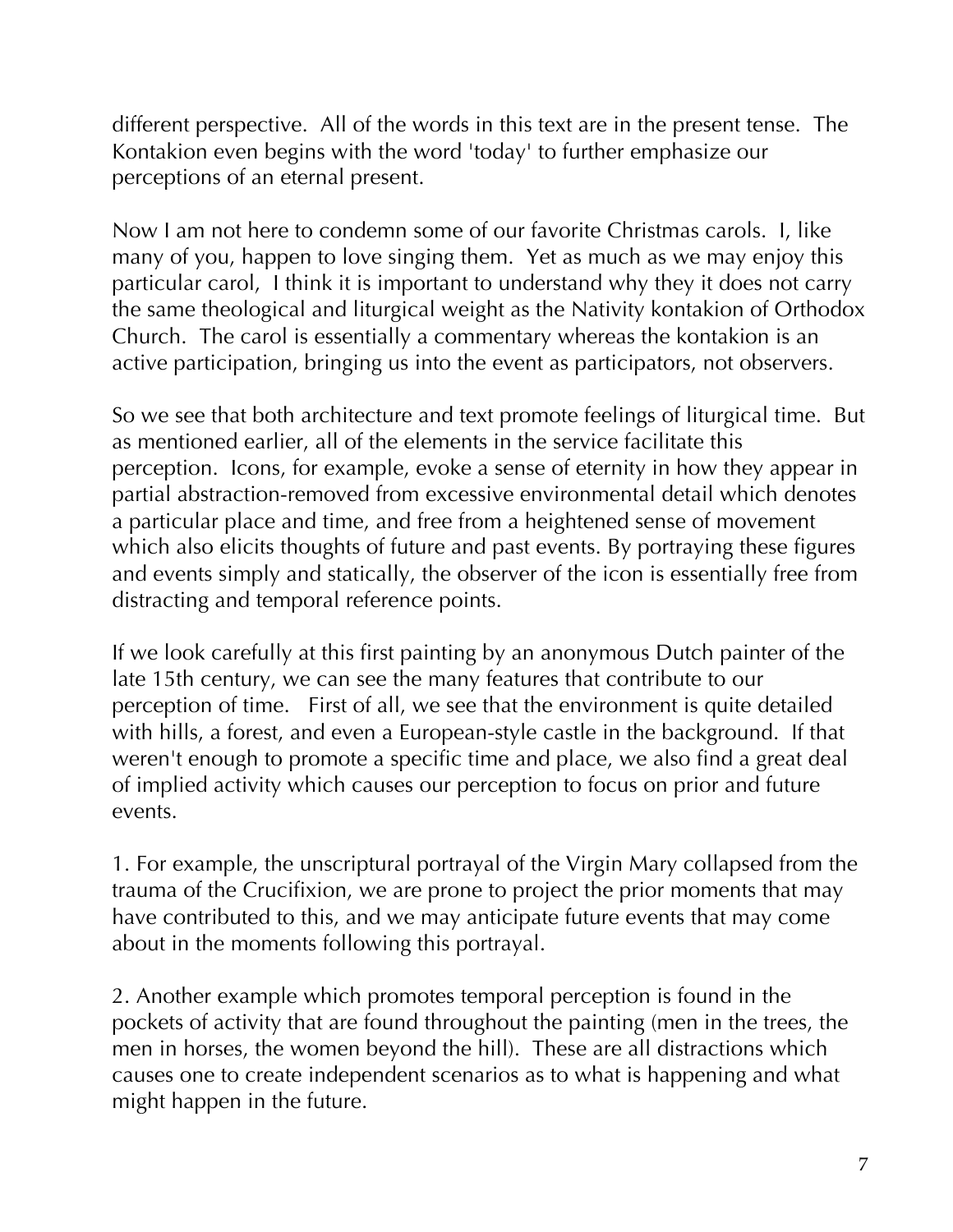If we look at an icon of the same scene, we can see how very different it is. Unlike the previous painting, the surrounding environment in this icon is quite sparse requiring our attention to be on the event itself. The figures here are also static--that is to say, they are not painted in a course of motion which would hint at linear time. Contrary to what some might believe, the simplicity and flatness of the icon is not the result of poor or undeveloped technique. Rather it is a deliberately sublime depiction of the stillness and timelessness of eternity--something that runs contrary to the natural beauty of this world.

So we see that both hymnography and iconography evoke a sublime sense of timelessness. But what about music? How is timelessness conveyed musically?

Of all the liturgical arts, music is the most time dependent. While there is no way not to rely on time as a musician, there are ways in which time can be deemphasized in our singing. Russian Orthodox music historian Olga Dolskaya-Ackerly correctly comments that there is no such thing as beat in our choral music, only pulse. In other words, beat in music is often wedded to its meter. In Western music we have strong beats, weak beats, upbeats, down beats, syncopated beats and so forth. All of these categorizations are derived from a beat's placement within a particular meter, usually triple meter or duple meter. Meter, to our senses, is nothing more than a logical pattern of organized time and we experience it as we do the passing of seconds and minutes. Currently the majority of music in Western denominations is metrical. And as pleasing as it may be, sadly it represents a loss of mystery in their services.

I'd like to play for you an example of a typical anthem that might appear in a Sunday morning service. This is a choral work entitled Sing Alleluia Sing. Pay close attention to the meter of the work and how in influences your perceptions.

#### *PLAY EXAMPLE ONE*

Because time is a naturally occurring phenomenon, we can consider meter, like the meter of this particularly work, to be a manifestation of natural beauty in music. But as beautiful as this work might be, it cannot convey the sublime aspect of timelessness like what you might find in the choral music of Orthodoxy.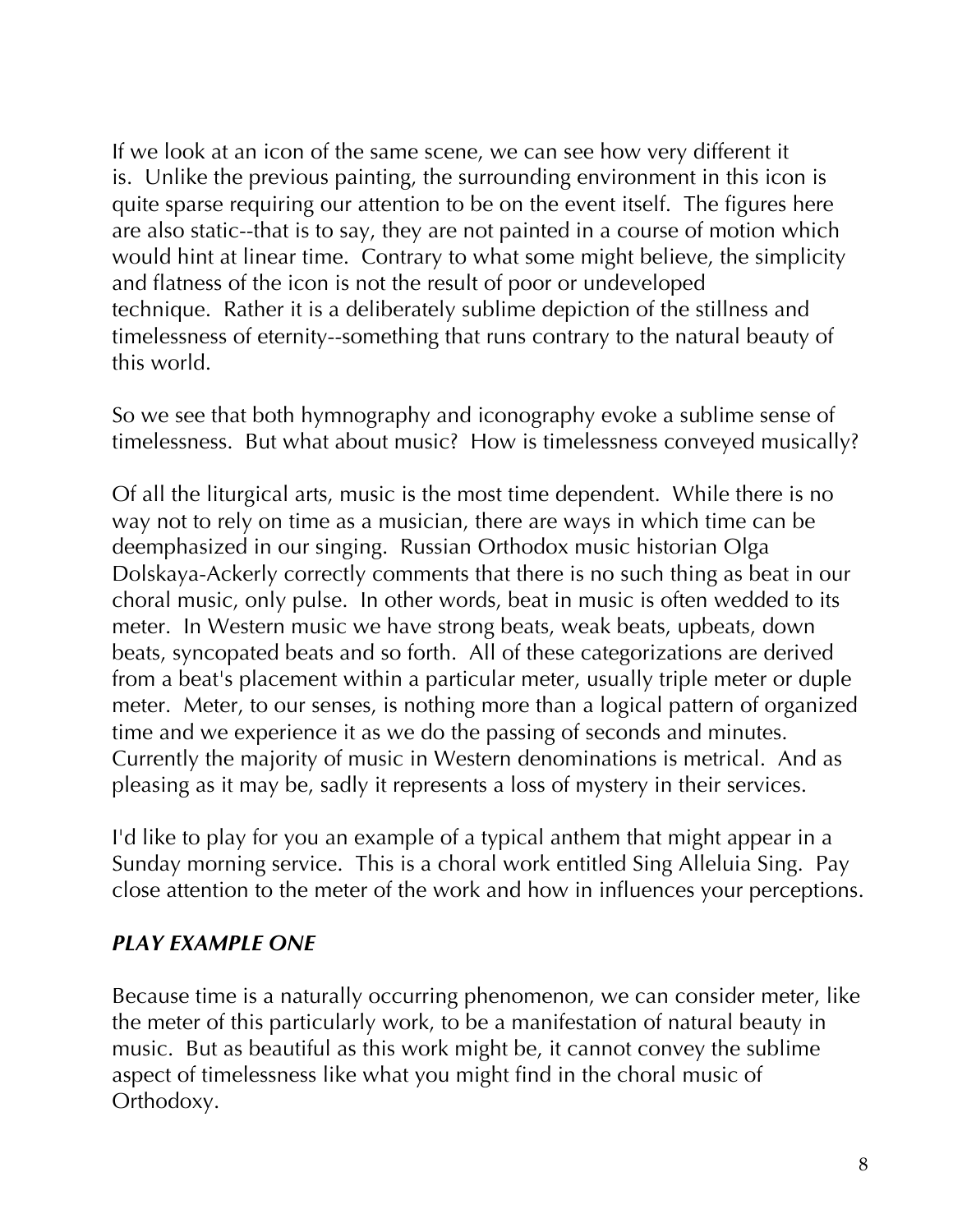I would like you now to listen to the simple and free moving text of the Tone 2 "Lord I Have Cried" from the Vespers service. In this chant, you will hear that there is no meter, only pulse. The result is a sense of timelessness and the eternal.

#### *PLAY EXAMPLE TWO*

Like this chant, much of our music is not regulated by beat or meter, but rather by the intrinsic pulse of the text. If a chant-based composition is notated in a meter, it is usually done out of practical reasons--a way for keeping the choir together--most conductors will not let the meter control the music, but rather the underlying text. We as church musicians should also be careful that we do not emphasize meter for when we do, we are expressing worldly aspects of time.

This brings me to my last point about liturgical harmony which concerns the role of us as individuals in the choir and how we can convey these sublime expressions without interference-for liturgical harmony is grounded in functionand this function must never be altered. The best way that we can preserve liturgical harmony is by approaching our art with selflessness, that is with humility and caring. Despite the fact that our icons are painted by individuals and our choral works are written and sung by individuals, there is no place for personalized expression in our Orthodox services. Liturgical harmony does not depend on worldly feelings. Time and time again we are told by the saints to beware of placing too much weight in such feelings, our own desires and moods, for they can consume us if we are not careful.

And certainly we find that this warning has been heeded in our Orthodox artistic traditions. If we look at the tradition of iconography, for example, we find that great steps have been taken to shelter the art from the personal whims and desires of the painter. The iconographer trains for many years and takes many precautions so that his icons do not represent his own interpretation of a biblical event, but rather that of the Church.

Also, in music, early Byzantine and Slavonic chant was composed using melodic formulae as a means of setting text. In doing this, composers could set text without a great deal of romantic or personal sentiment--the formulas acting as filters of the ego. In Holy Russia, many composers controlled the ego by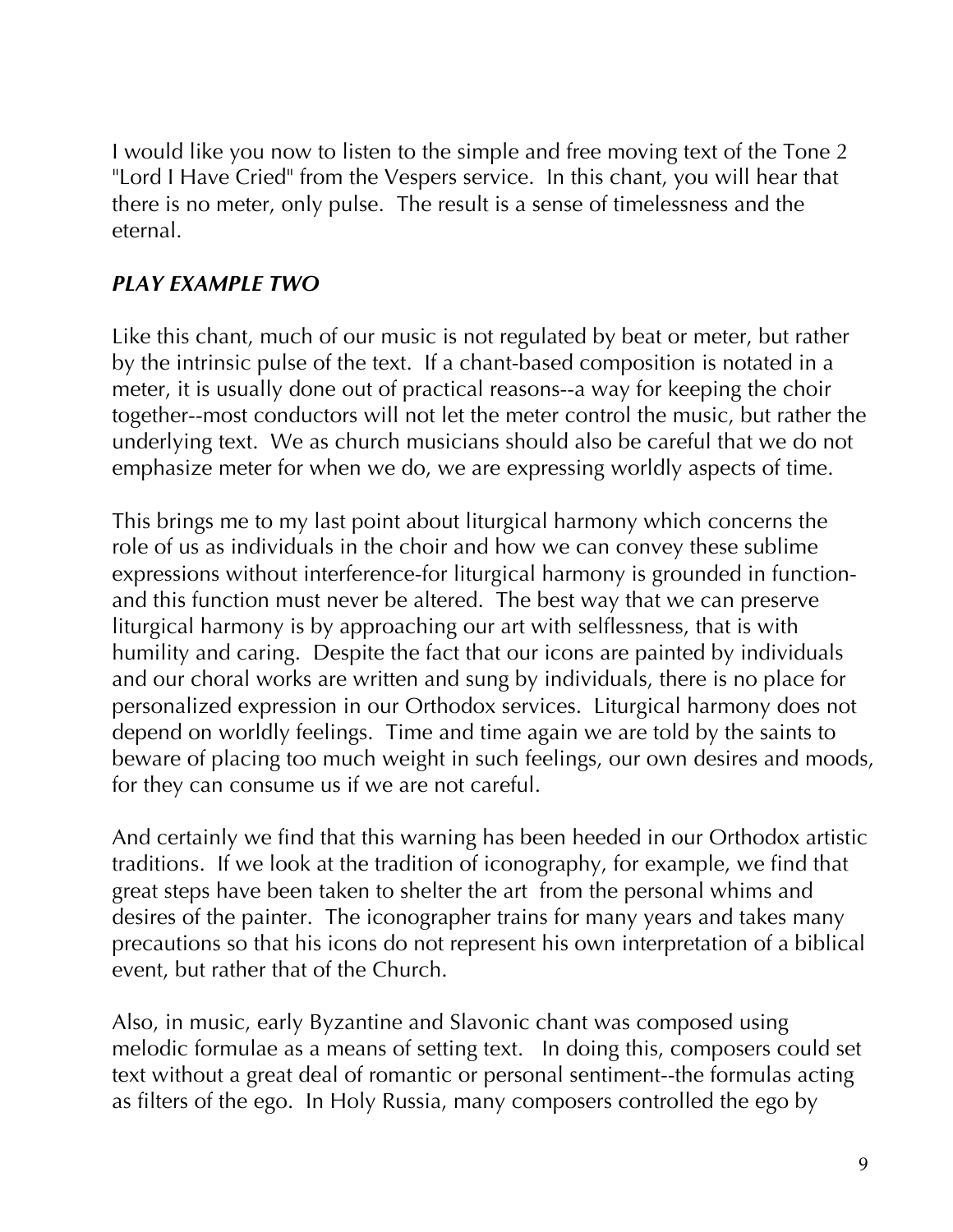harmonizing the ancient chants of the Church. By doing this, the multitude of choices that the composer had to make was limited. So we see that the creative arts of Orthodoxy have to a certain degree, been protected by self-imposed restrictions of personal feeling.

In the West, these restrictions were not as rigidly maintained. By the 19th century, the artistic movement known as Romanticism, purged what little remained of tradition in Western sacred music. Sadly, many heterodox worship services today are catered purely to individual tastes and feelings--producing such atrocities as polka masses, folk masses, and revival services that are more akin to staged musicals than actual experiences of worship.

To the credit of some, this gradual appearance of the ego in Western Church music has not gone unchallenged. The renowned western church scholar Erik Routley laments the modern penchant for Romanticism (that artistic movement which deals primarily with subjective feelings and desires), "Romanticism (he writes) is an anarchic and disobedient consequence of faithlessness." Routley couldn't be more correct in his assessment. Romanticism is indeed anarchic in that each individual seeks to express a transitory and personal response to the truth, rather than expressing the unchanging truth itself. Romanticism is also disobedient in that the Church calls for us to be selflessness, not selfaccommodating. Finally, taken to its extreme, Romanticism is indeed faithless for when we choose to express our own interpretations and desires, we transfer our focus away from God inward, toward ourselves and essentially we become worshippers of feeling rather than followers of faith.

So how can we, as Orthodox Christians, maintain the egolessness of our music? Well it starts by an understanding of what constitutes the ego in our singing or conducting. Our primary concern for choir is to combine the many individual voices of a choir into a single unified voice of the Church. Dynamically and sonically the choir should be one. Whenever an individual performs an action or sings in a way that does not conform to the choral texture, it is essentially going against the function of liturgical harmony. Whenever a choral director distorts the balance between music and text by adding too much or too little to the music, he or she is going against the function of liturgical harmony.

Before I conclude my talk, I would like to play for you an example of the ego in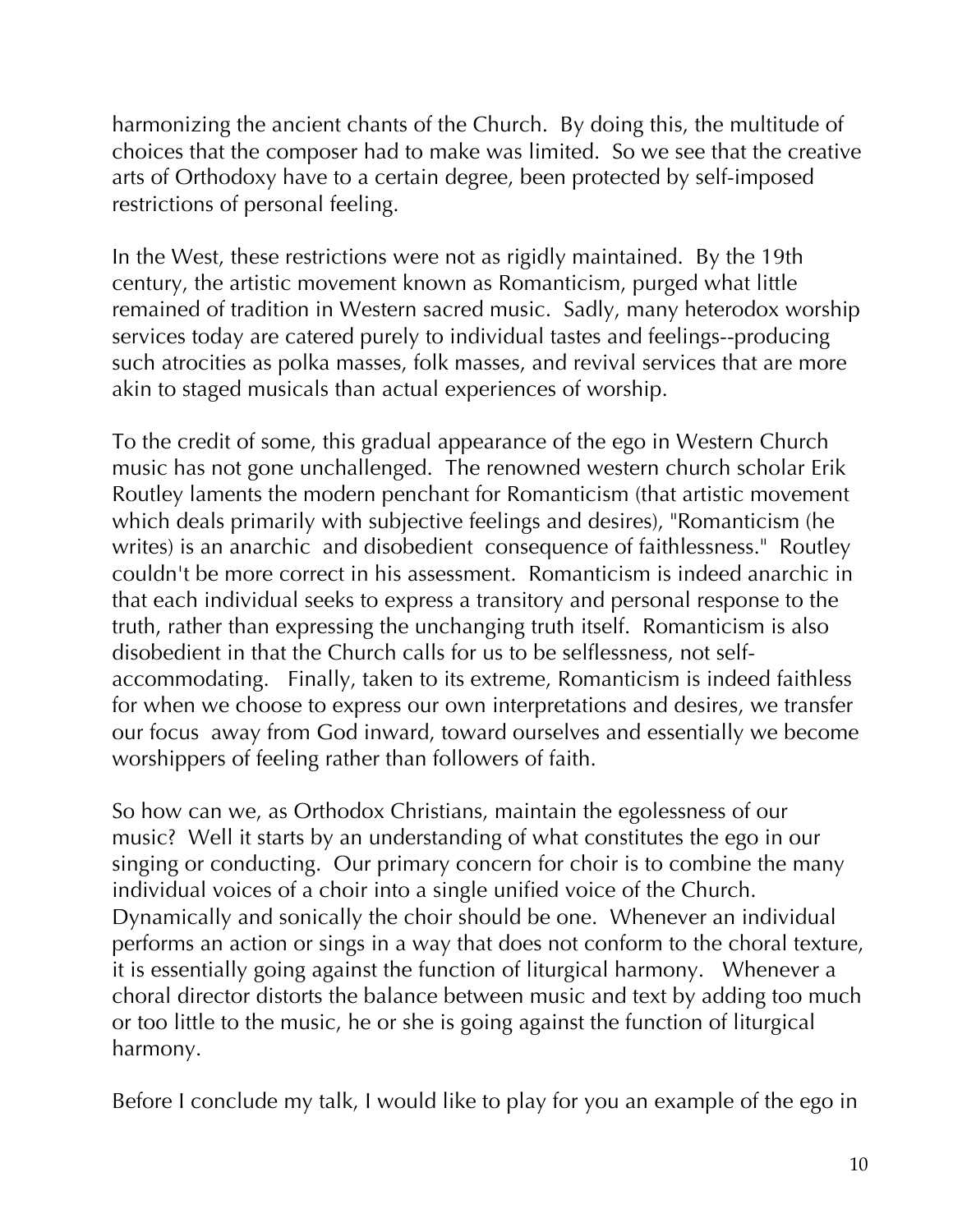Orthodox choral music. The following recording is taken from an LP of a Western choir performing Rachmaninoff's Blessed is the Man. In it, you will hear what I mean about the presence of the individual in the choral sound. This particular recording is not a true Orthodox interpretation of the work in that one hears numerous voices sticking out of the texture, and also the director has injected far too much interpretation in what should be an essentially selfexpressing work.

## *PLAY EXAMPLE 1*

Now compare this to an Orthodox interpretation of the same selection and you can clearly hear the difference.

# *PLAY EXAMPLE 2*

## **CONCLUSIONS**

We must take special care not to neglect the aesthetic foundations of Orthodox art and the means by which it conveys the principles of our faith. In closing I would like to read two quotes for you which exemplify the sorrowful chasm that has grown between Western and Eastern positions on sacred music and its function in worship. The first is taken from a book entitled "Music Through the Eyes of Faith" by Harold Best who is currently the Dean of the School of Music at Wheaton College, and evangelical institution of higher learning in Illinois. Dr. Best writes,

*We must overcome the temptation to make art and music so large. . .so otherworldly, so mystical, that they become more than us, wielding certain powers that they never intended to have and giving more value than they ever could intrinsically possess.*

Now compare this lamentable outlook with the celebrated words of St. Theophan the Recluse who writes:

*The purpose of church hymns is precisely to make the spark of grace that is hidden within us burn brighter and with greater warmth. This spark is given by the sacraments. Psalms, hymns, and spiritual songs are introduced to fan the spark and transform it into a flame. . . .*